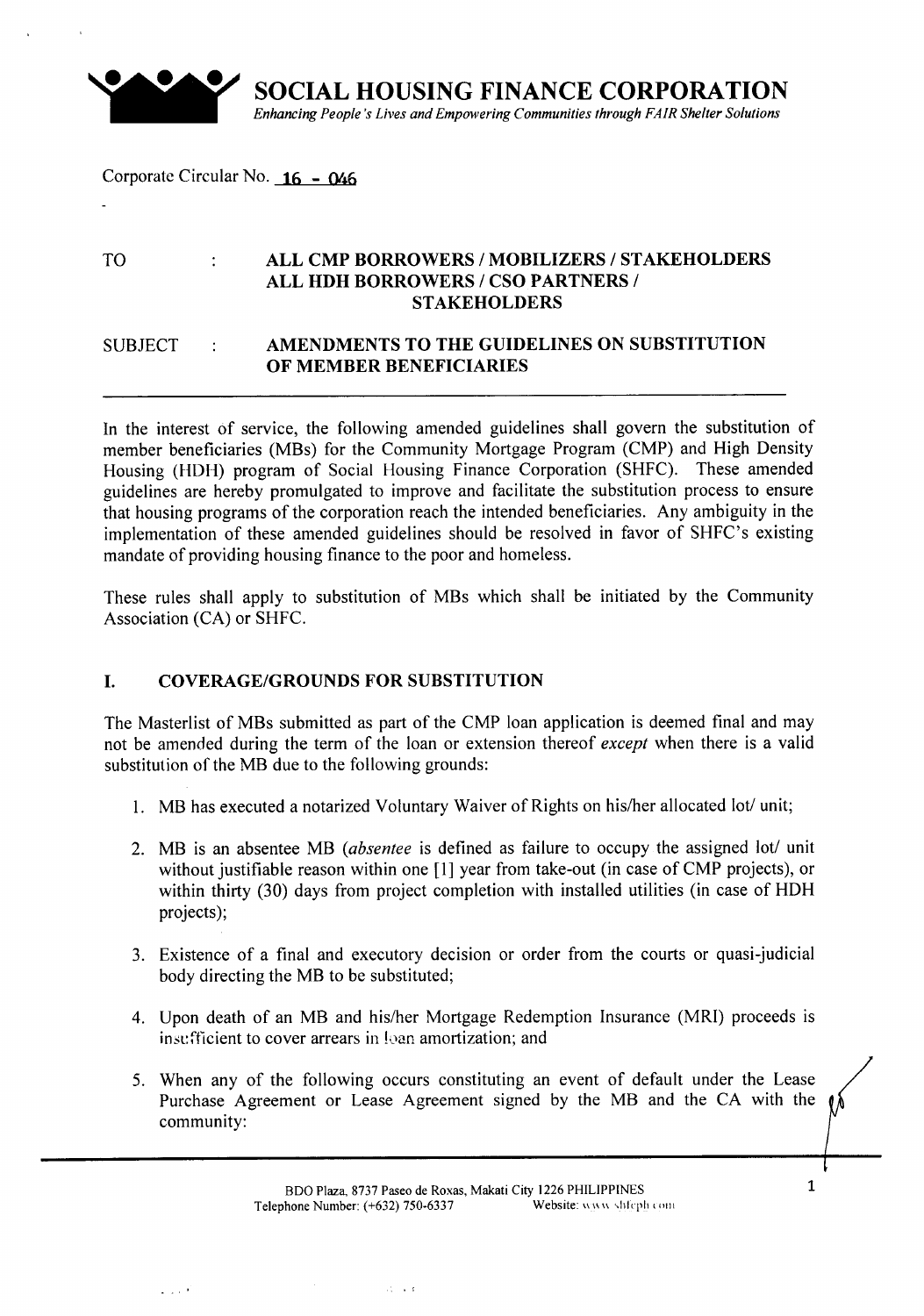- a.) Failure of the MB to pay the equivalent of at least three (3) consecutive monthly rentals (referred herein as "default in payment");
- b.) Misrepresentation or fraud committed by the MB in securing the lease;
- c.) Any representation, statement, warranty made by the MB in the Lease Purchase Agreement or Lease Agreement, or if any document executed by the MB in connection with the lease shall be proven to be untrue or incorrect in any material respect;
- d.) The MB violates the policies, rules, regulations and guidelines of the CA (provided the same is not illegal or contrary to the guidelines of SHFC) and/or SHFC, or existing laws or ordinances of the locality on the occupancy and use of the leased unit and other terms and conditions of the Lease Purchase Agreement or Lease Agreement.

For CMP projects, unjustified non-payment of membership dues shall be considered a violation that can be a ground for substitution.

e.) The MB subdivides, leases, sells, transfers, assigns or otherwise disposes of the awarded property without the prior written consent of SHFC, or commits any act which may impair directly or indirectly the value of the awarded property.

### **II. ELIGIBILITY OF SUBSTITUTES**

- A. To become eligible, all substitutes must comply with the following requirements:
	- a. Eighteen (18) years of age but not more than sixty (60) years old except where the rules of succession apply;
	- b. Filipino Citizen;
	- c. Not a real property owner or co-owner;
	- d. Not a beneficiary of any socialized housing project of the government; and
	- e. Not a professional squatter as defined in Republic Act No. 7279.
	- f. For HDH projects, in addition to the foregoing requirements, all substitutes must be living along waterways and other danger zones as endorsed by the CA and certified by the Department of Interior and Local Government (DILG)
- B. The order of priority of the eligible substitute shall be as follows:
	- 1. Sharers;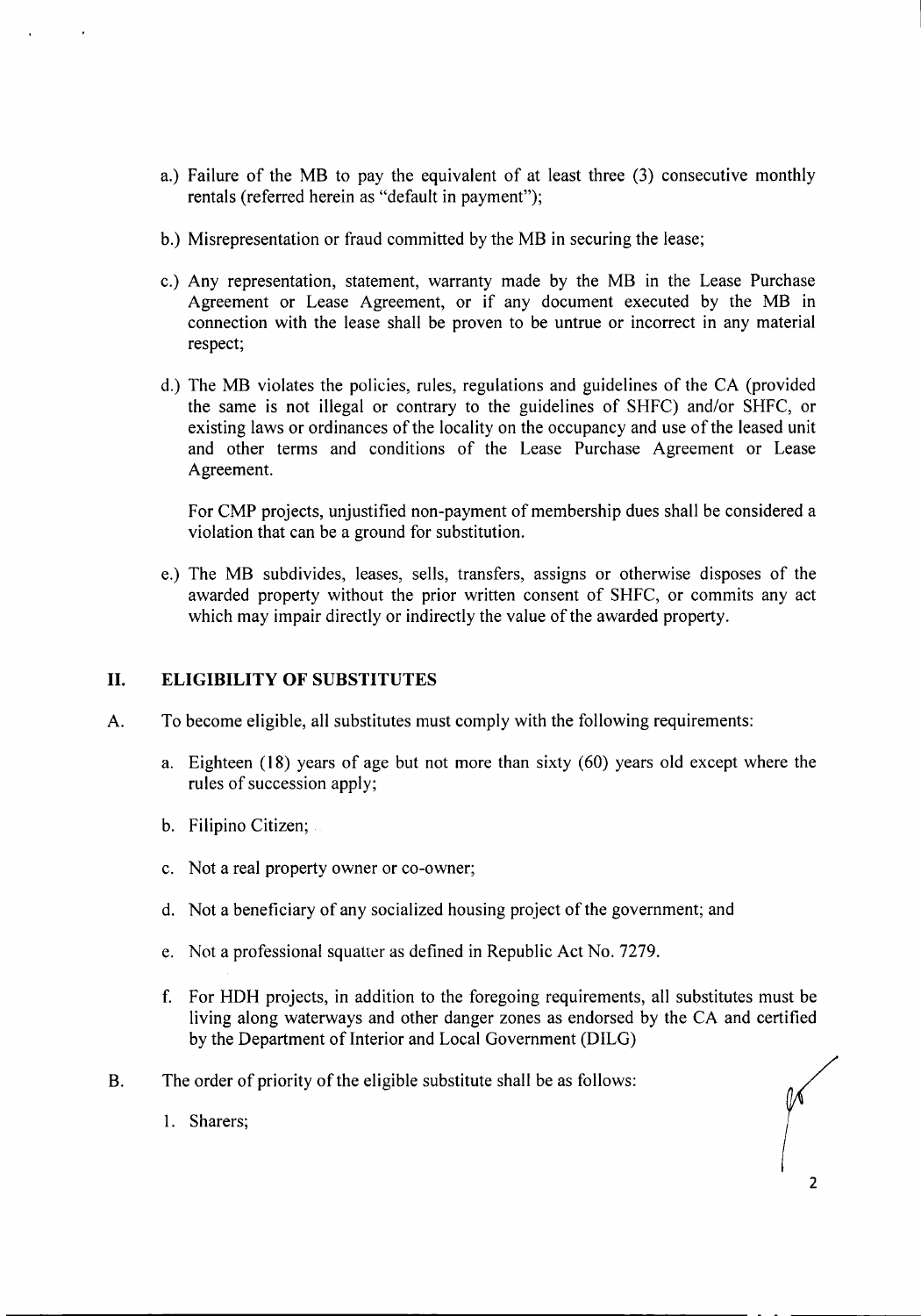Substitute must submit a certification from the CA attesting that he/she is a sharer;

2. Renters (Boarders);

Substitute must submit a certification from the CA attesting that he/she is a renter (boarder);

3. Non-occupant relative of the MB *(relatives* is defined as those family members falling within the  $3<sup>rd</sup>$  degree of consanguinity which are limited to grandparents, parents, children, grandchildren, siblings, aunts and uncles, niece/nephew and great grandchild of the MB);

Substitute must submit an affidavit attesting that he/she is a relative of the MB;

4. For CMP: Informal settler families living in the same barangay;

Substitute must submit a certification from the Barangay Captain that he/she is an ISF living in the said barangay.

5. For CMP/ HDH: Informal settler families contained in the priority list of the Local Government Unit (LGU).

Substitute must submit a certification from the appropriate office (such as the Urban Poor Affairs Office) that he/she is an ISF living in the LGU.

All substitutes must undergo an orientation of CMP/HDH guidelines and its rules, regulations and the corresponding duties and responsibilities as an MB of the program.

### III. SUBSTITUTION PROCESS AND DOCUMENTARY REQUIREMENTS

Pursuant to CMP Circular CMP No. 017, Series of 2011, and other pertinent rules and regulations, the following documents shall be submitted by the CA / substitute to SHFC to initiate the substitution process, to wit:

- A. MB has executed a notarized Voluntary Waiver of Rights on his/her allocated lot/ unit:
	- 1. One (1) Government issued ID;
	- 2. Filled up substitution form by the substitute attesting that he/she has all of the qualifications and none of the disqualifications of the program;
	- 3. Amended MBLA Form;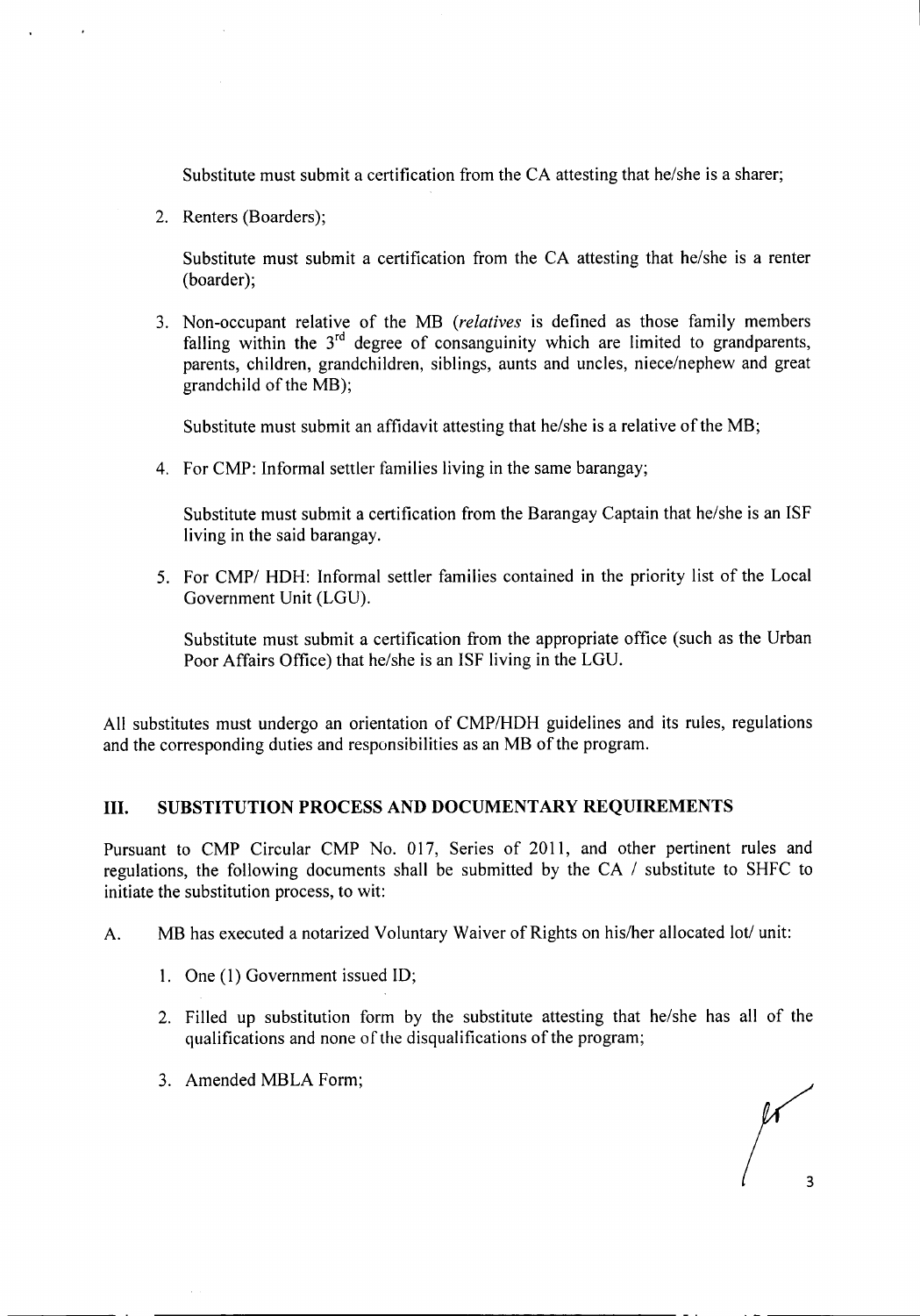- 4. Original copy of the notarized CA's Board Resolution recommending the substitution and attesting that he/she has all of the qualifications and none of the disqualifications of the program and as to the eligibility of the proposed substitute; and
- 5. Original copy of the notarized Voluntary Waiver of Rights signed by the MB in the Lease Purchase Agreement or Lease Agreement.
- B. MB is an absentee MB:
	- 1. One (l) Government issued ID;
	- 2. Filled up substitution form by the substitute attesting that he/she has all the qualifications and none of the disqualifications of the program;
	- 3. Amended MBLA Form;
	- 4. Original copy of the notarized CA's Board Resolution recommending the substitution and attesting that he/she has all the qualifications and none of the disqualifications of the program and as to the eligibility of the proposed substitute; and
	- 5. Affidavit from three (3) disinterested persons attesting to the absence of the MB.

The substitution under this ground shall be processed upon SHFC's validation that the MB is an absentee MB.

- C. Existence of a final and executory decision or order from the courts or quasi-judicial body directing the MB to be substituted:
	- 1. One (l) Government issued ID;
	- 2. Filled up substitution form by the substitute attesting that he/she has all the qualifications and none of the disqualifications of the program;
	- 3. Amended MBLA Form;
	- 4. Original or Certified True Copy of the final and executory decision or order directing the substitution.
	- D. Upon death of an MB and his Mortgage Redemption Insurance (MRI) proceeds is insufficient to cover arrears in loan amortization, the heirs shall substitute and assume the balance of said arrears. However, upon failure to pay equivalent to three months amortizations under a new term of payment, the heirs shall be declared in default of payment under I, 5 (a):
		- 1. One (1) Government issued ID;

. \_ . \_ \_ \_ \_ \_ \_ \_ \_ \_ \_ \_ \_ \_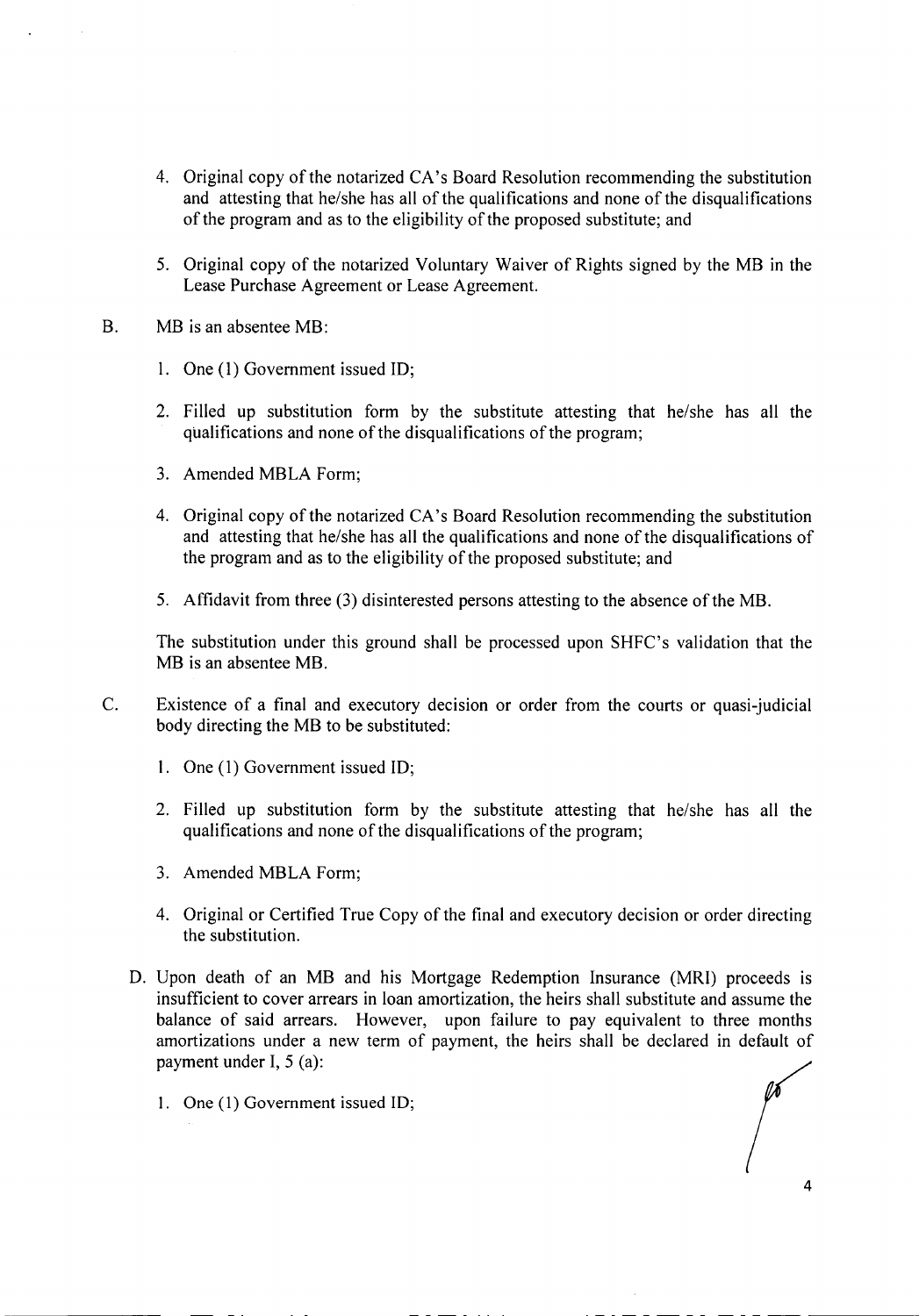- 2. Filled up substitution form by the substitute attesting that he/she has all the qualifications and none of the disqualifications of the program;
- 3. Amended MBLA Form;
- 4. Original copy of the notarized CA's Board Resolution recommending the substitution and attesting that he/she has all of the qualifications and none of the disqualifications of the program and as to the eligibility of the proposed substitute;
- 5. Death Certificate;
- 6. Extrajudicial Settlement of Estate or Affidavit of Adjudication; and
- 7. Affidavit of Publication.
- E. When there is an event of default:

*For event of default under J* (5) *(a) [default in payment for* 3 *months}:*

- 1. One (1) Government issued ID;
- 2. Filled up substitution form by the substitute attesting that he/she has all the qualifications and none of the disqualifications of the program;
- 3. Amended MBLA Form;
- 4. Original copy of the notarized CA's Board Resolution recommending the substitution and attesting that he/she has all of the qualifications and none of the disqualifications of the program and as to the eligibility of the proposed substitute; and
- 5. a. In case there is an existing/ active CA:

One (1) demand letter sent by the CA and one (1) demand letter sent by SHFC by registered mail with return card or the certificate of service by the postmaster.

In the absence of proof of receipt by the MB, the demand letter from the CA shall be posted in three (3) conspicuous public places (such as the CA bulletin board, barangay hall, and city/ municipality hall where CA is located) with an affidavit of posting executed by CA officers or SHFC account officer.

b. In case of inactive CA:

Two (2) demand letters sent by SHFC thru registered mail together with the return card or the certificate of service by the postmaster.

5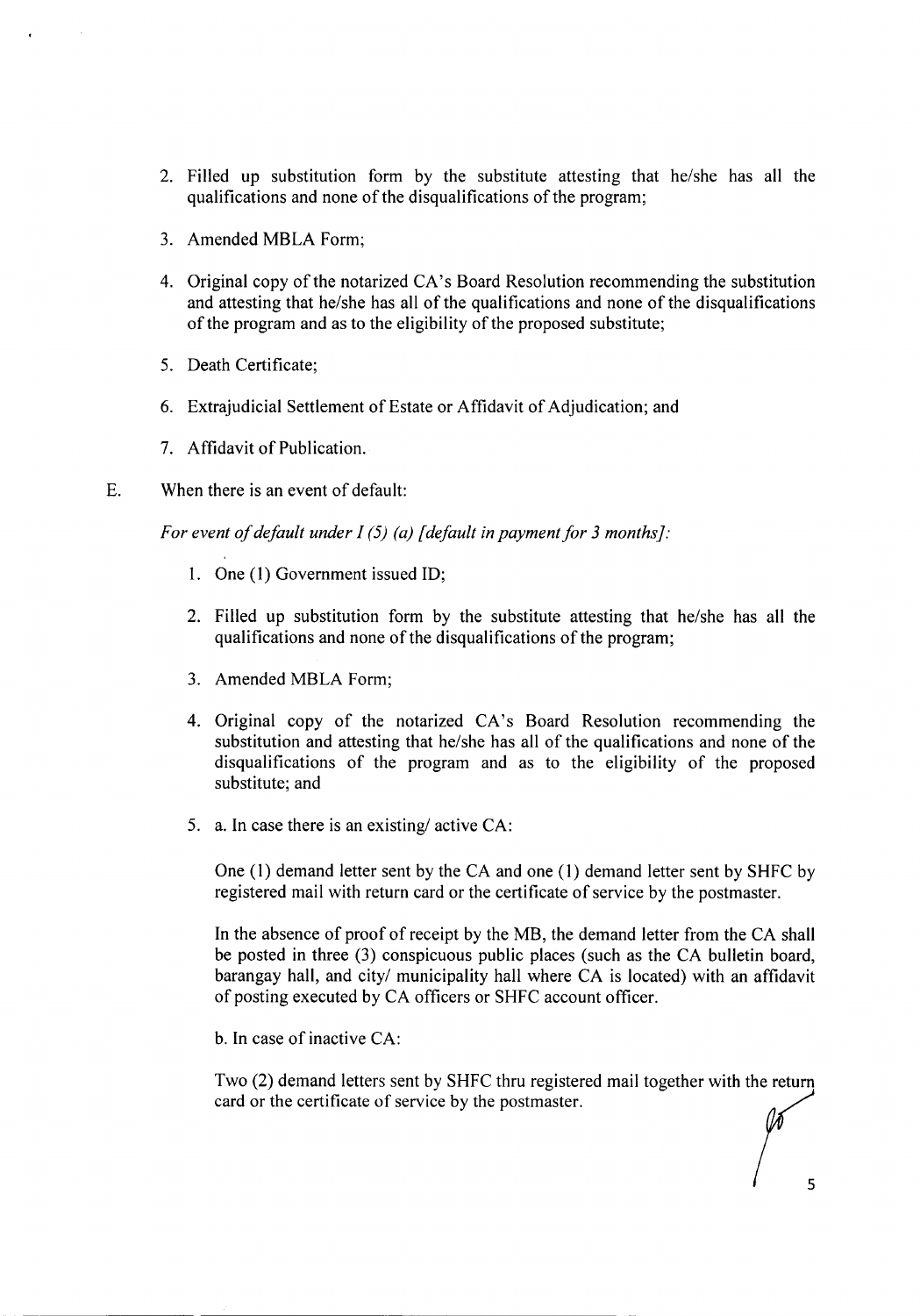In the absence of proof of receipt by the MB, the demand letter from SHFC shall be posted in three (3) conspicuous public places (such as the CA bulletin board, barangay hall, and city/ municipality hall where CA is located) with an affidavit of posting executed by SHFC account officer.

*For events of default under I* (5) *(b), (c), (d), and (e):*

- 1. One (1) Government issued ID;
- 2. Filled up substitution form by the substitute attesting that he/she has all the qualifications and none of the disqualifications of the program;
- 3. Amended MBLA Form;
- 4. Original copy of the notarized CA's Board Resolution recommending the substitution and attesting that he/she has all of the qualifications and none of the disqualifications of the program and as to the eligibility of the proposed substitute; and
- 5. Affidavit stating the factual circumstances surrounding the event of default under (b), (c), (d), or (e).

#### **IV. PROCESS AND APPROVAL OF THE SUBSTITUTION**

- A. SHFC shall conduct the necessary due diligence on the application through the evaluation of documents, checking for double availment, verification of information or data submitted to SHFC, sending of confirmation letters or posting in public places, conduct of site visit, and/or such other means that will enable SHFC to validate the facts on the ground. The results or findings of the SHFC account officer shall be contained in a memo report containing his/her recommendation on whether to approve or disapprove the substitution.
- B. The Group Head concerned shall approve on all applications for substitution.
- C. After approval, all substitutes are required to update the account of the MB within thirty (30) days upon notice of SHFC's approval of the substitution either thru a one ( 1) time cash payment or under any of the existing updating schemes of the corporation. Failure to update the account shall render the approval of substitution null and void and of no effect.
- D. After payment by the substitute, SHFC shall amend the MBLA, accept the new Lease Purchase Agreement of the substitute and notify the CA, the substitute and the original MB of the approval of the substitution.

6